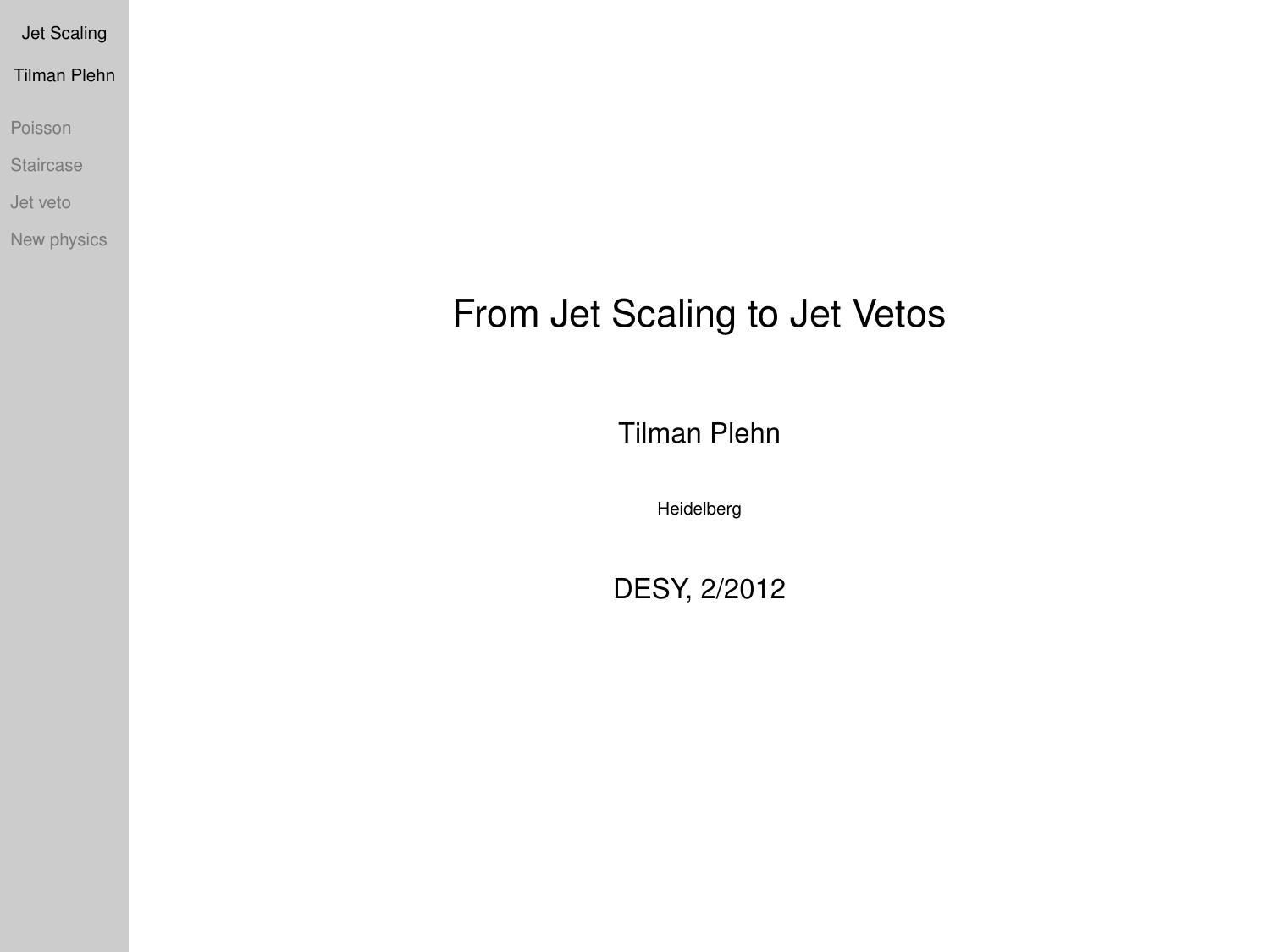[Poisson](#page-4-0) **[Staircase](#page-5-0)** 

[Jet veto](#page-11-0)

[New physics](#page-17-0)

## LHC Higgs analyses

Two problems for LHC Higgs analyses [talks Rauch, Englert]

1– observe  $H \rightarrow b\bar{b}$  decays [fat Higgs jets, Marcel's talk]

2- understand jet vetos [this talk]

*Understanding Jet Scaling and Jet Vetos in Higgs Searches* E Gerwick, TP, S Schumann PRL 108 (2012)

*Establishing Jet Scaling Patterns with a Photon* C Englert, TP, P Schichtel, S Schumann arXiv:1108.5473

*Jets plus Missing Energy with an Autofocus* C Englert, TP, P Schichtel, S Schumann PRD83 (2011)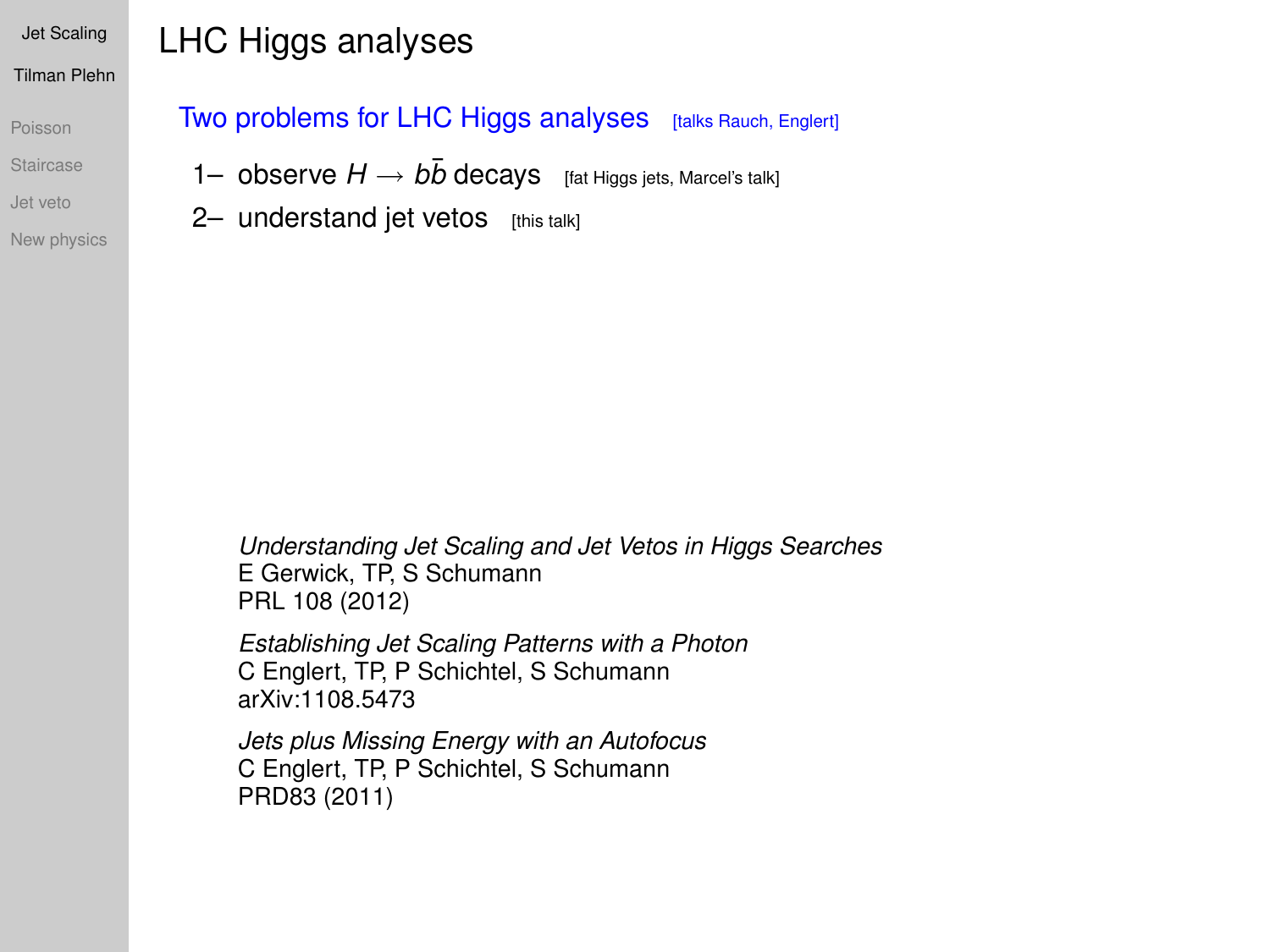- [Poisson](#page-4-0) **[Staircase](#page-5-0)** [Jet veto](#page-11-0)
- [New physics](#page-17-0)

# Exclusive jet counting

## Why count numbers of jets?

- $-$  hard event reconstruction crucial for LHC measurements [Higgs plus 0,1,2 jets]
- utilize tagging and recoil jets in Higgs searches
- identify decay jets in BSM searches
- $-$  reduce  $t\bar{t}$  and  $\tilde{g}\tilde{g}$  backgrounds
- $\Rightarrow$   $d\sigma/dn_{\text{jets}}$  just another distribution to cut on?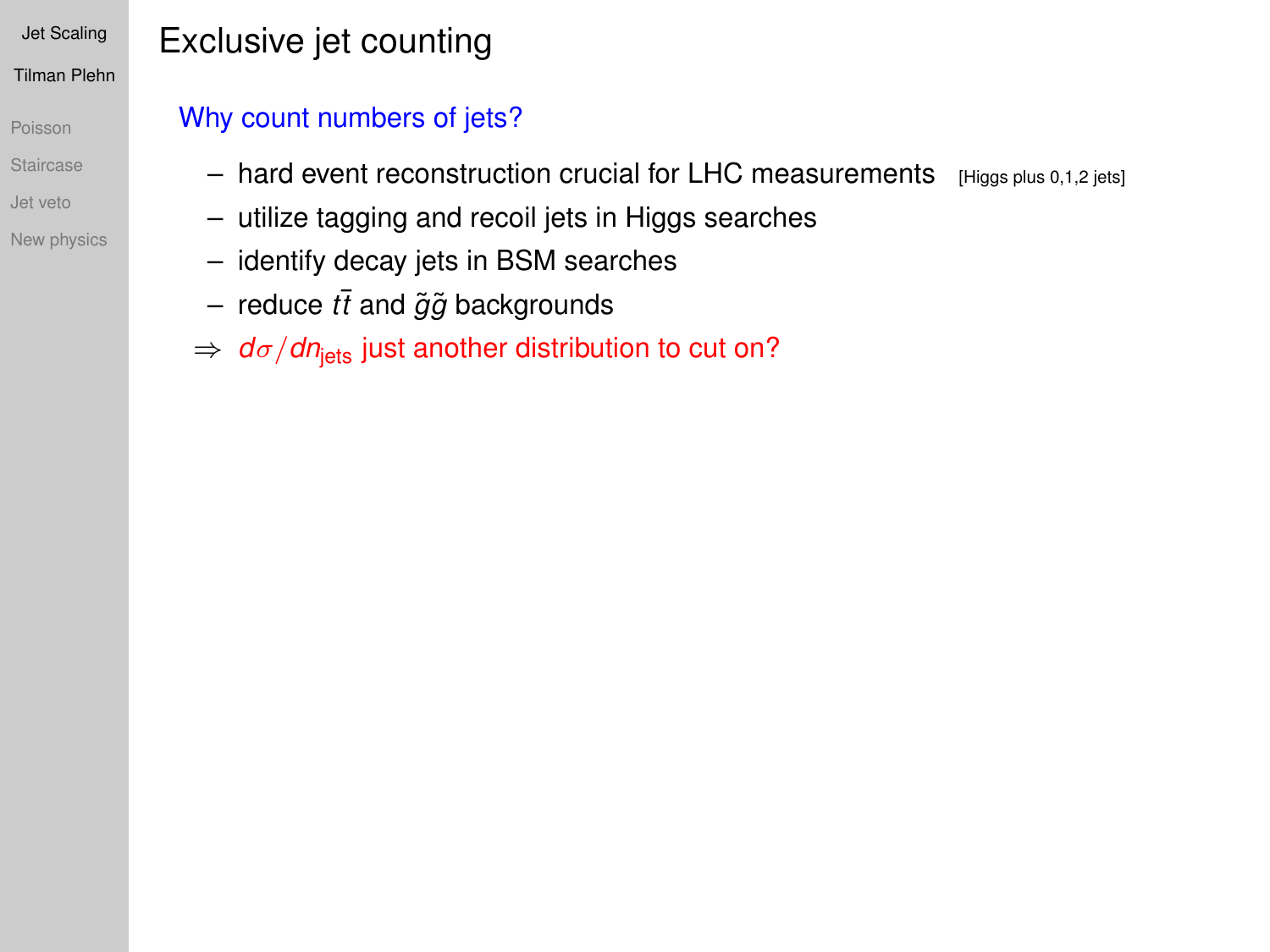[Poisson](#page-4-0) [Staircase](#page-5-0) [Jet veto](#page-11-0)

#### [New physics](#page-17-0)

# Exclusive jet counting

### Why count numbers of jets?

- $-$  hard event reconstruction crucial for LHC measurements  $\frac{1}{\text{Higgs plus 0.1.2 jets}}$
- utilize tagging and recoil jets in Higgs searches
- identify decay jets in BSM searches
- $-$  reduce  $t\bar{t}$  and  $\tilde{g}\tilde{g}$  backgrounds
- $\Rightarrow$   $d\sigma/dn_{\text{lets}}$  just another distribution to cut on?

### Why avoid jet counting? [intro: arXiv:0910.4182, Springer Lecture Notes]

- $-$  'soft' gluon radiation infinitely likely  $[like]$  [like soft photons]
- $-$  'collinear' parton splitting divergent  $[tr<sub>y</sub> qg \rightarrow Zq]$
- $-$  parton densities defined including collinear jets  $[DAAP]$

$$
\sigma_{\text{tot}}(s) = \int_0^1 dx_1 \int_0^1 dx_2 \sum_{\text{partons }ij} f_i(x_1) f_j(x_2) \hat{\sigma}_{ij}(x_1x_2s)
$$

- fiducial volume vs 'soft' or 'collinear' critical
- 'A jet or not a jet' ill defined in perturbative QCD
- ⇒ study features of *njets* distributions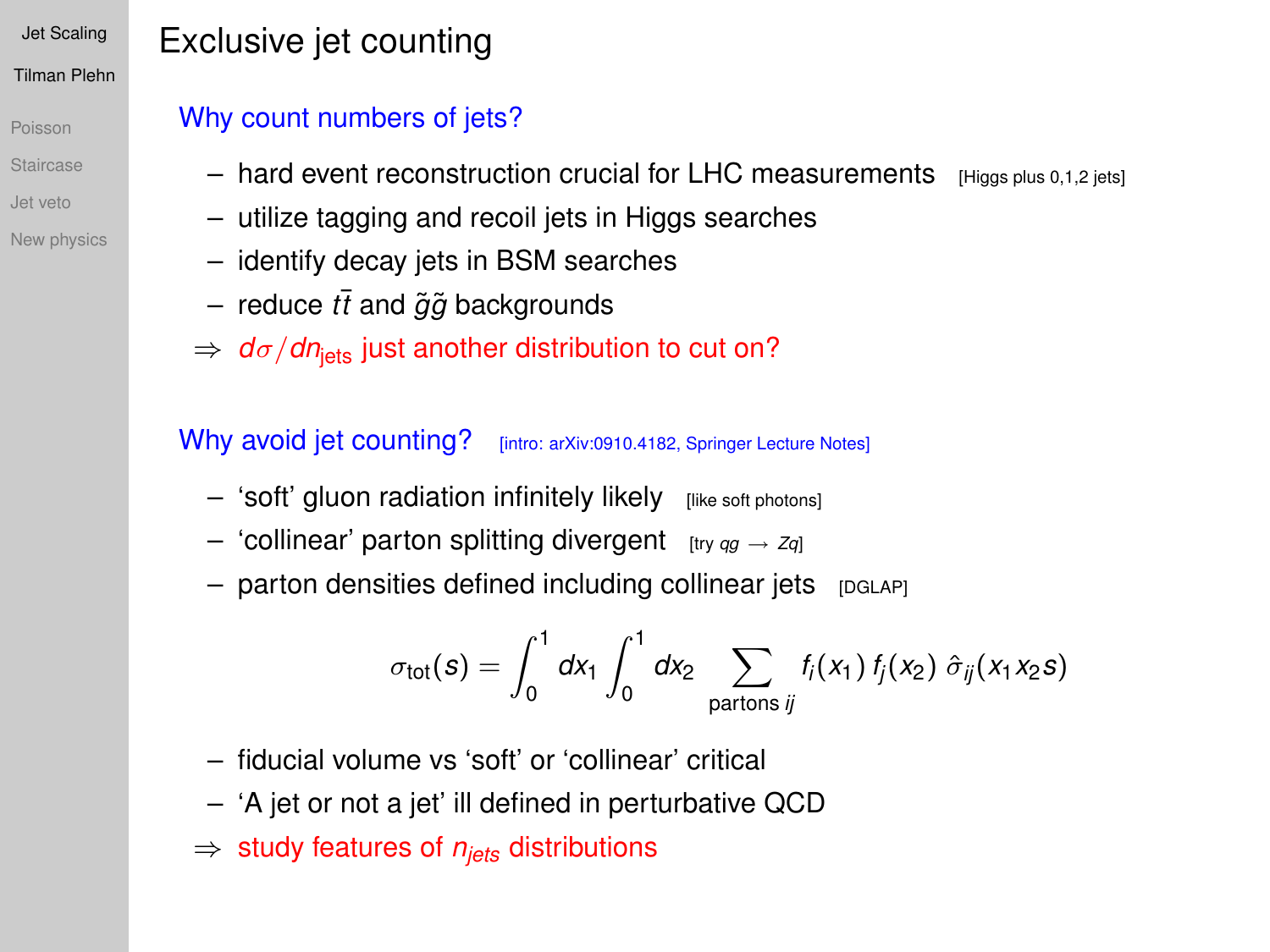Tilman Plehn

#### [Poisson](#page-4-0)

- [Staircase](#page-5-0)
- [Jet veto](#page-11-0)
- [New physics](#page-17-0)

## Poisson scaling

### Soft gluon radiation [Peskin & Schroeder]

- example: photons off hard electron [abelian diagrams, successive radiation]
- factorization of 'hard process' and soft radiation eikonal approximation [cf E Laenen, next-to-eikonal]

$$
\mathcal{M}_{n+1} = g_s T^a \varepsilon^*_{\mu}(k) \frac{q^{\mu} + \mathcal{O}(k)}{(qk) + \mathcal{O}(k^2)} \mathcal{M}_n
$$

 $-$  Poisson distribution [normalized pdf for *n* if  $\bar{n}$  expected]

$$
\sigma_n = \frac{\bar{n}^n e^{-\bar{n}}}{n!} \qquad \Longleftrightarrow \qquad R_{(n+1)/n} \equiv \frac{\sigma_{n+1}}{\sigma_n} = \frac{\bar{n}}{n+1}
$$

### Ingredients of Poisson distribution

- 1- radiation matrix element  $\bar{n}^n$ : abelian fine, non-abelian for leading log and color
- 2– phase space factor 1/*n*!: only combinatorics effect, matrix element ordered
- 3− normalization factor *e*<sup>−*n*</sup>:
- <span id="page-4-0"></span>– same expected for ISR at LHC?

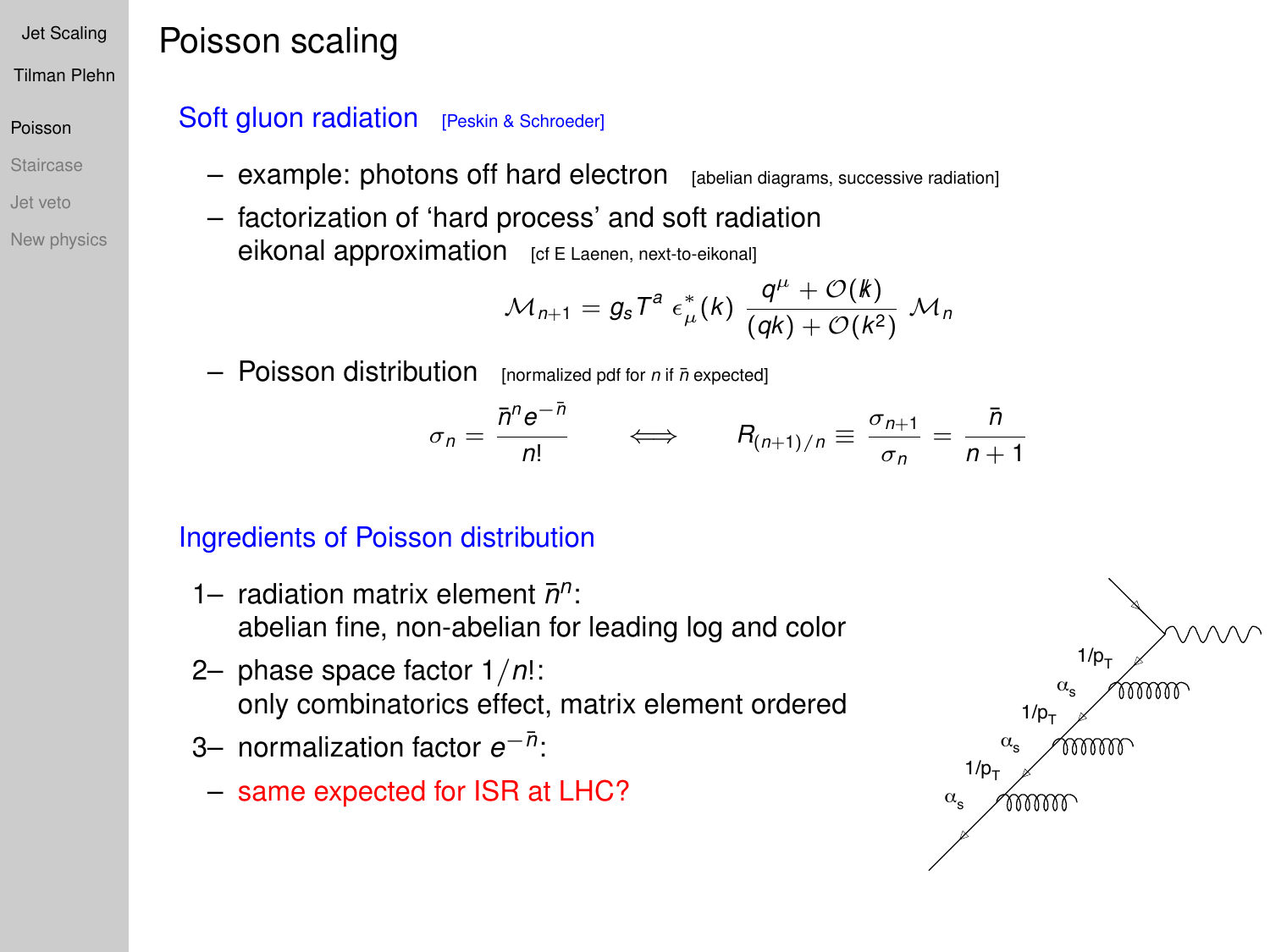Tilman Plehn

[Poisson](#page-4-0)

#### [Staircase](#page-5-0)

[Jet veto](#page-11-0)

[New physics](#page-17-0)

## Staircase scaling

From UA2 to ATLAS [Steve Ellis, Kleiss, Stirling; Berends scaling???]

Volume 154B, number 5,6

PHYSICS LETTERS

9 May 1985

#### W's, Z's AND JETS

S.D. ELLIS<sup>1,2</sup>, R. KLEISS and W.J. STIRLING

CERN, CH 1211 Geneva 23, Switzerland

Received 24 January 1985

<span id="page-5-0"></span>The process  $p + p \rightarrow W^{\pm}$ ,  $Z^0$  plus 2 jets is discussed in the context of perturbative QCD. The magnitude of the expected rate for this process and the correlations anticipated between the jets are presented.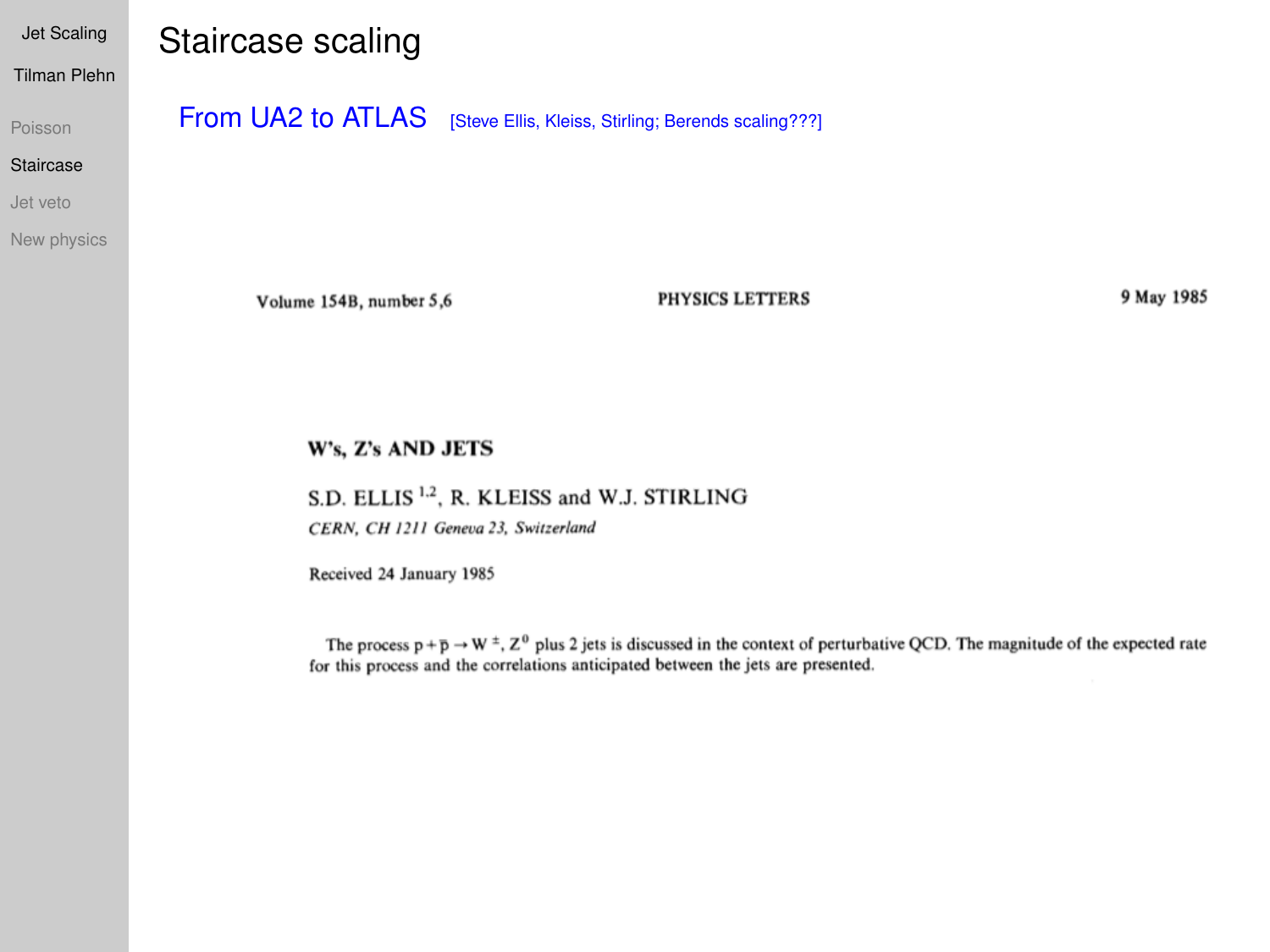#### Tilman Plehn

[Poisson](#page-4-0)

#### [Staircase](#page-5-0)

[Jet veto](#page-11-0)

[New physics](#page-17-0)

# Staircase scaling

### From UA2 to ATLAS [Steve Ellis, Kleiss, Stirling; Berends scaling???]

– many equivalent descriptions

$$
R_{(n+1)/n} = \frac{\sigma_{n+1}}{\sigma_n} = \text{const}
$$

– same for inclusive and exclusive rates

$$
R_{(n+1)/n}^{\text{incl}} = \frac{\sum_{j=n+1}^{\infty} \sigma_j^{\text{(excl)}}}{\sigma_n^{\text{(excl)}} + \sum_{j=n+1}^{\infty} \sigma_j^{\text{(excl)}}} = R_{(n+1)/n}^{\text{excl}}
$$

– confirmed by ATLAS and CMS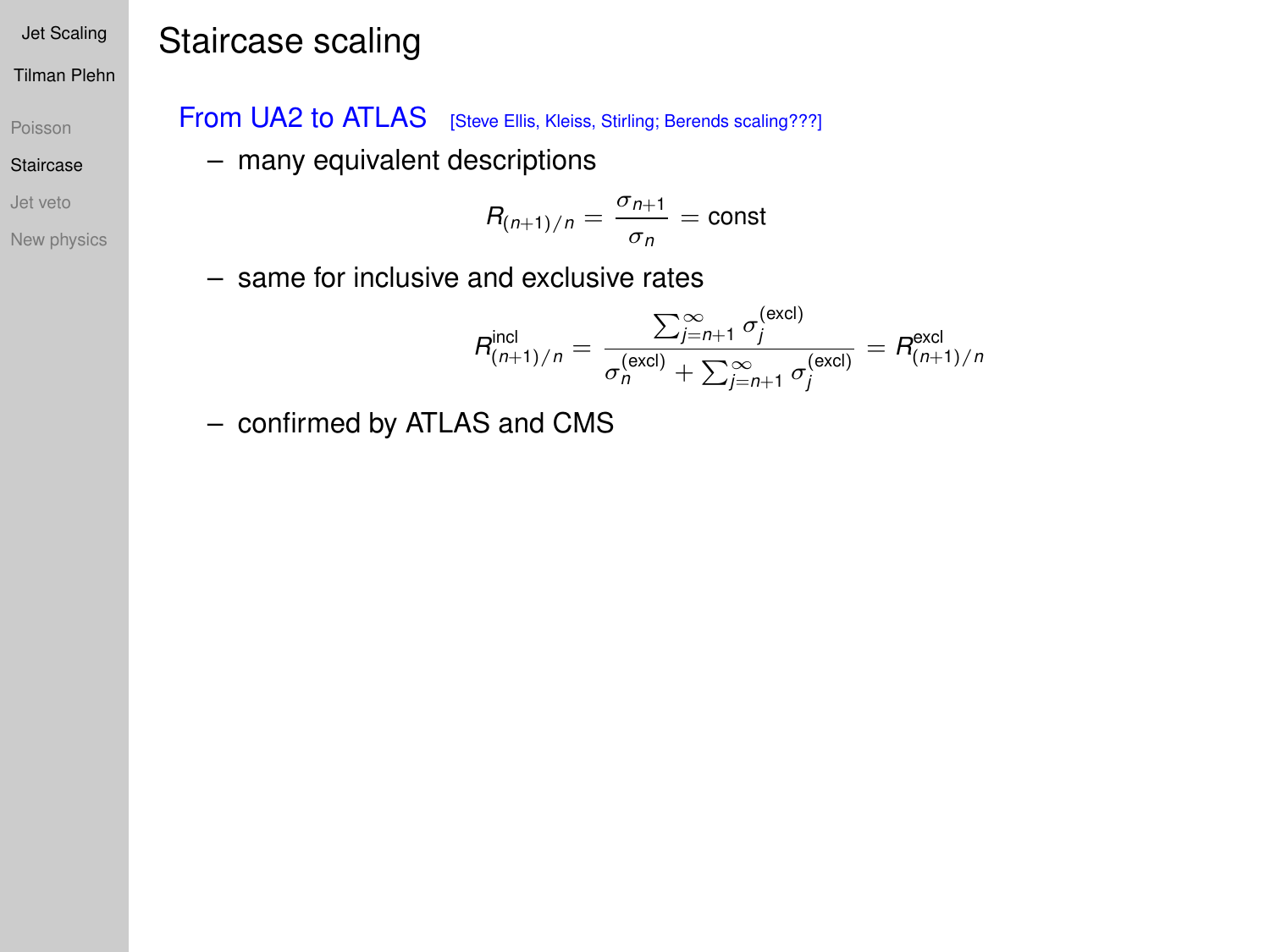#### Tilman Plehn

[Poisson](#page-4-0)

[Staircase](#page-5-0)

[Jet veto](#page-11-0)

[New physics](#page-17-0)

# Staircase scaling

From UA2 to ATLAS [Steve Ellis, Kleiss, Stirling; Berends scaling???]

– many equivalent descriptions

$$
R_{(n+1)/n} = \frac{\sigma_{n+1}}{\sigma_n} = \text{const}
$$

– same for inclusive and exclusive rates

$$
R_{(n+1)/n}^{\text{incl}} = \frac{\sum_{j=n+1}^{\infty} \sigma_j^{\text{(excl)}}}{\sigma_n^{\text{(excl)}} + \sum_{j=n+1}^{\infty} \sigma_j^{\text{(excl)}}} = R_{(n+1)/n}^{\text{excl}}
$$

– confirmed by ATLAS and CMS

### Theory [Englert, TP, Schichtel, Schumann]

- appropriate: CKKW/MLM merging [Sherpa]
- $\alpha_s$  uncertainties?  $\rightarrow$  small
- $-$  scale uncertainties?  $\rightarrow$  tuning parameter

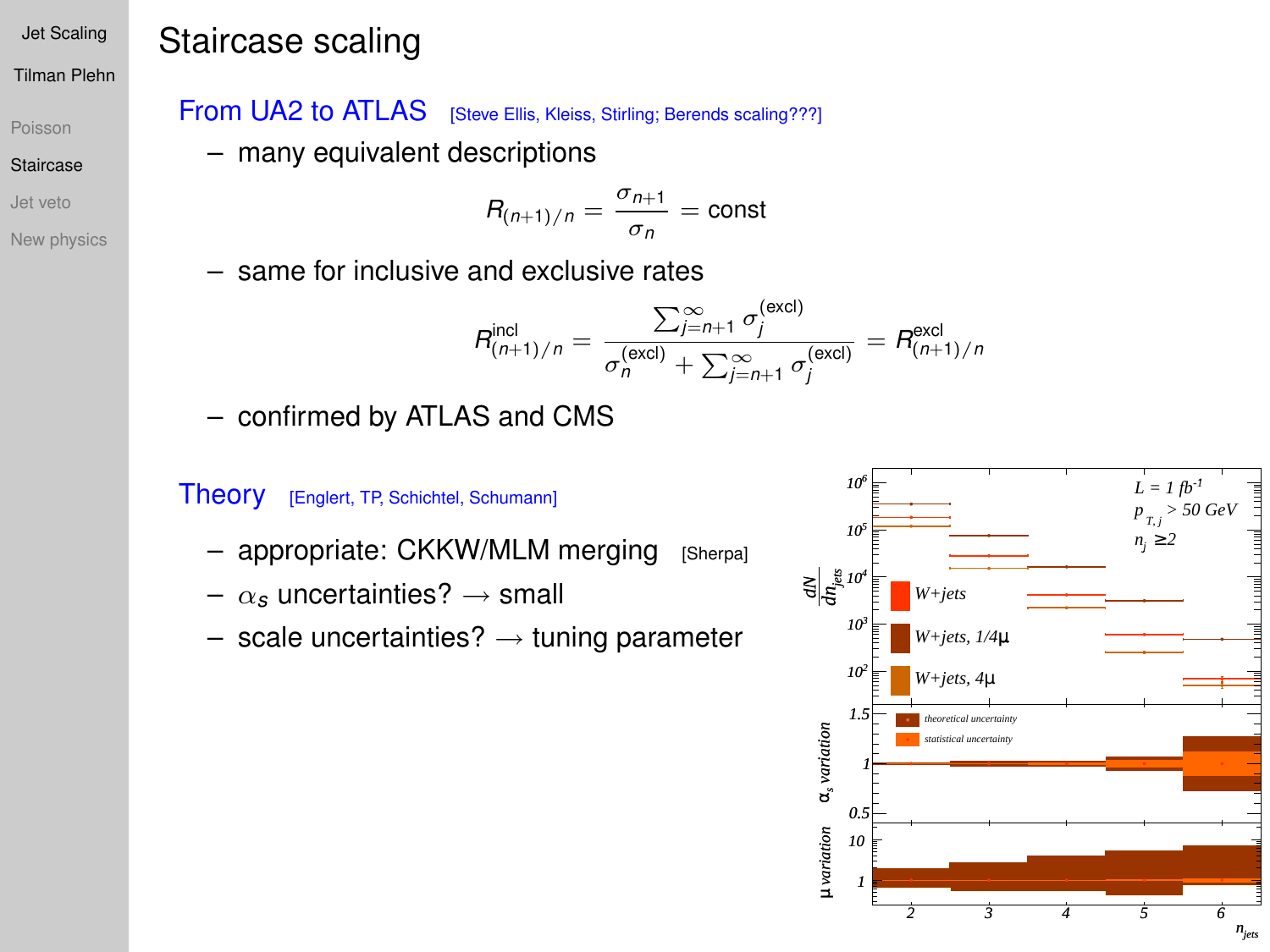#### Tilman Plehn

[Poisson](#page-4-0)

- [Staircase](#page-5-0)
- [Jet veto](#page-11-0)
- [New physics](#page-17-0)

# Staircase scaling

From UA2 to ATLAS [Steve Ellis, Kleiss, Stirling; Berends scaling???]

– many equivalent descriptions

$$
R_{(n+1)/n} = \frac{\sigma_{n+1}}{\sigma_n} = \text{const}
$$

– same for inclusive and exclusive rates

$$
R_{(n+1)/n}^{\text{incl}} = \frac{\sum_{j=n+1}^{\infty} \sigma_j^{\text{(excl)}}}{\sigma_n^{\text{(excl)}} + \sum_{j=n+1}^{\infty} \sigma_j^{\text{(excl)}}} = R_{(n+1)/n}^{\text{excl}}
$$

– confirmed by ATLAS and CMS

### Theory [Englert, TP, Schichtel, Schumann]

- appropriate: CKKW/MLM merging [Sherpa]
- $\alpha_s$  uncertainties?  $\rightarrow$  small
- $-$  scale uncertainties?  $\rightarrow$  tuning parameter
- same thing for pure QCD jets
- correctly described by QCD simulations

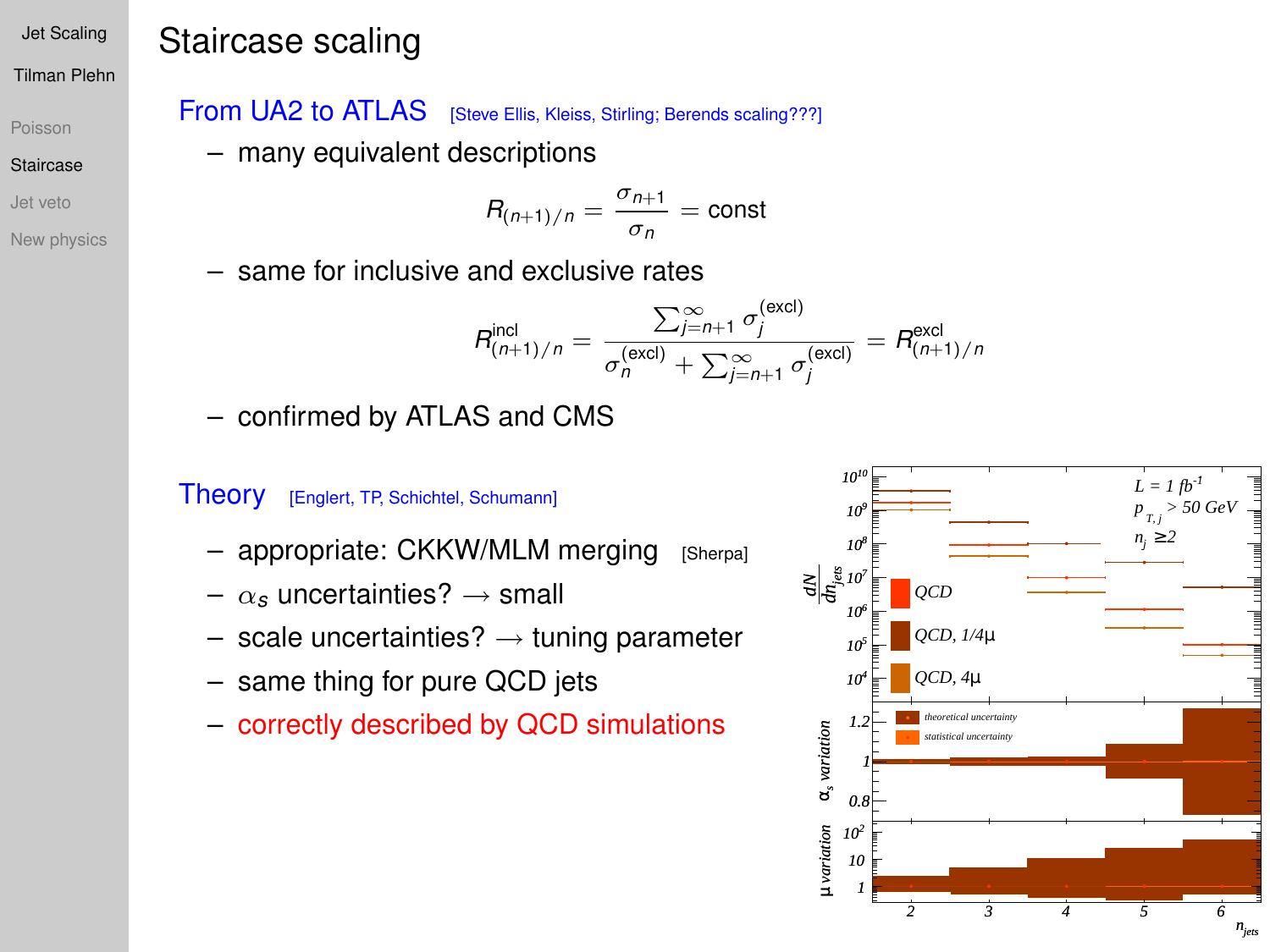#### [Poisson](#page-4-0)

#### [Staircase](#page-5-0)

- [Jet veto](#page-11-0)
- [New physics](#page-17-0)

# Induced scalings

### Scaling for photon plus jets [Englert, TP, Schichtel, Schumann]

- $-$  naively, no scaling at all  $[CMS, private\text{ complement}]$
- 1– staircase

democratic  $\gamma$  and jet acceptance large separation [*<sup>m</sup>* or <sup>∆</sup>*R*, no large logs] dominant: non-abelian gluon splitting of ISR jet

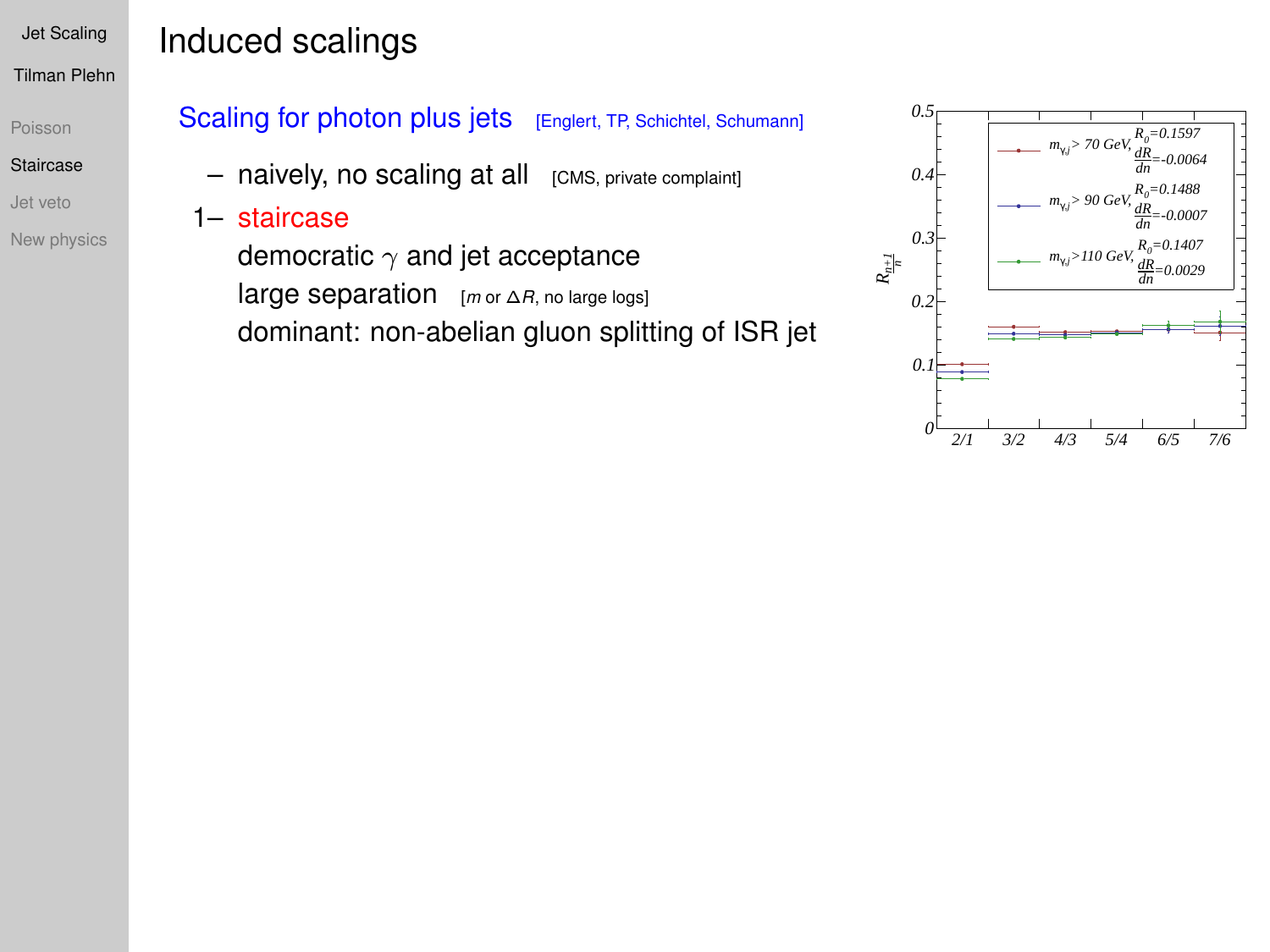#### [Poisson](#page-4-0)

#### [Staircase](#page-5-0)

- [Jet veto](#page-11-0)
- [New physics](#page-17-0)

# Induced scalings

### Scaling for photon plus jets [Englert, TP, Schichtel, Schumann]

- $-$  naively, no scaling at all  $[CMS, private combination]$
- 1– staircase
	- democratic  $\gamma$  and jet acceptance large separation [*<sup>m</sup>* or <sup>∆</sup>*R*, no large logs] dominant: non-abelian gluon splitting of ISR jet

## 2– Poisson

generate 'hard process' [*m*, *pT* , ∆*R*, ...] lower standard  $p<sub>T</sub>$  for logarithm dominant: successive ordered ISR remaining: high-*n* staircase tail

⇒ either staircase or Poisson and tunable!



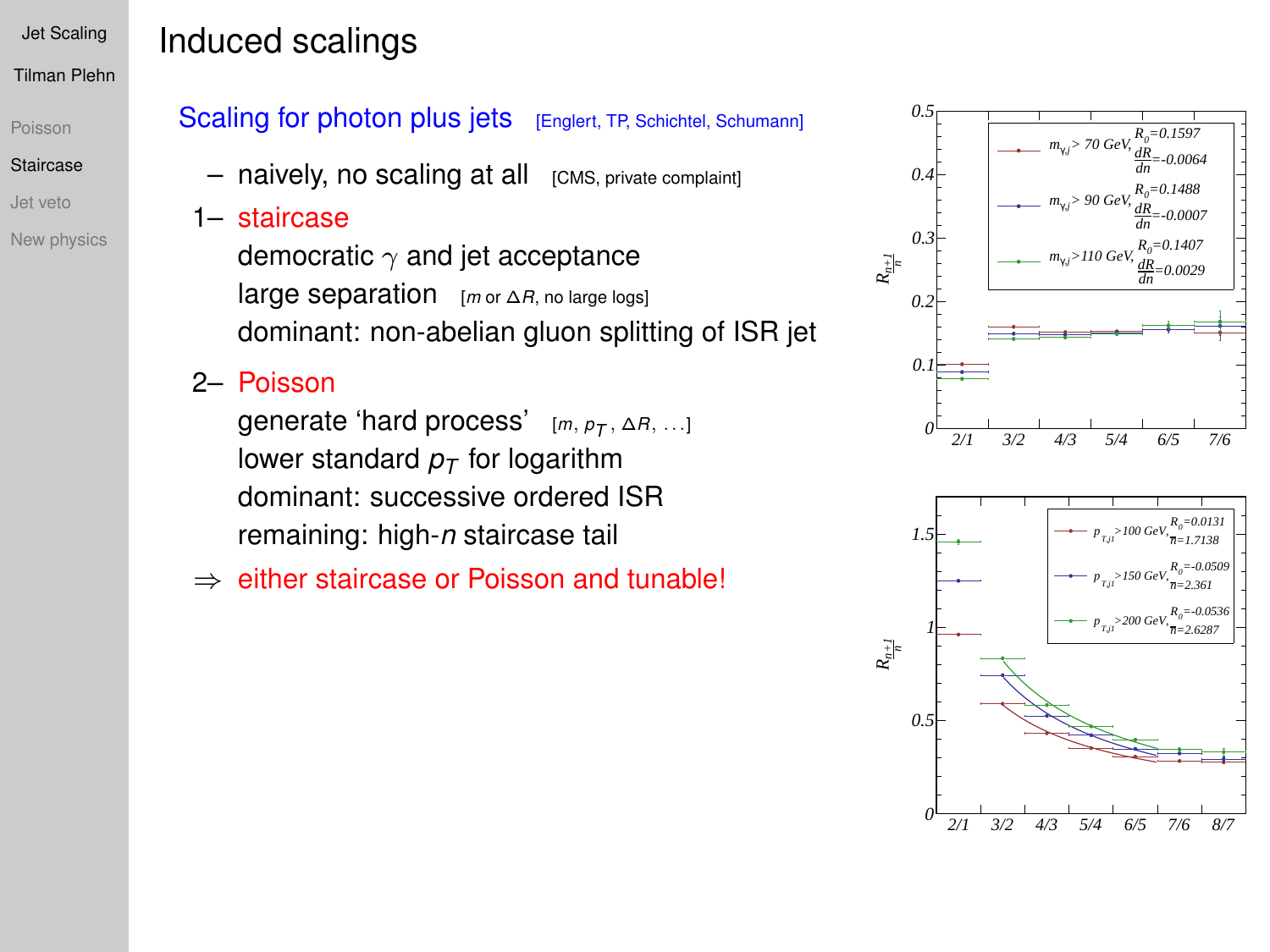Jet veto

[Poisson](#page-4-0)

**[Staircase](#page-5-0)** 

[Jet veto](#page-11-0)

<span id="page-11-0"></span>[New physics](#page-17-0)

Jet veto as Higgs analysis tool [Barger, Phillips, Zeppenfeld; Rainwater; Gerwick, TP, Schumann]

- implicit in LHC Higgs searches for exclusive fixed *n*jets
- particularly useful for WBF signals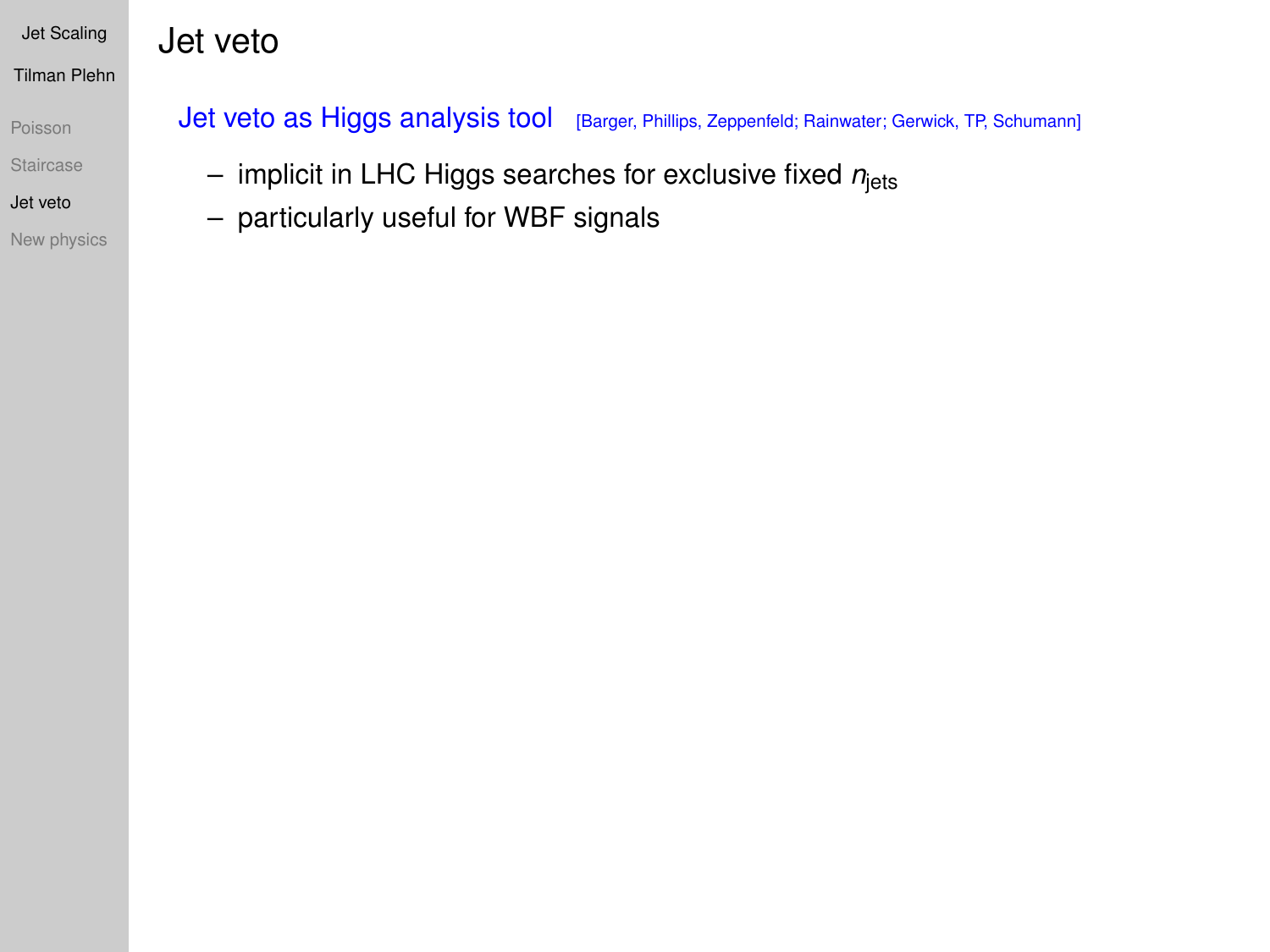Jet veto

[Poisson](#page-4-0)

**[Staircase](#page-5-0)** 

[Jet veto](#page-11-0)

[New physics](#page-17-0)

### Jet veto as Higgs analysis tool [Barger, Phillips, Zeppenfeld; Rainwater; Gerwick, TP, Schumann]

- implicit in LHC Higgs searches for exclusive fixed *n*jets
- particularly useful for WBF signals
- in terms of jet counting
	- 1– avoid survival probability as one number [uncertainty?]
	- 2– study exclusive  $n_{\text{lets}}$  distributions
	- 3– validate theory description
	- 4– extrapolate to interesting regimes/processes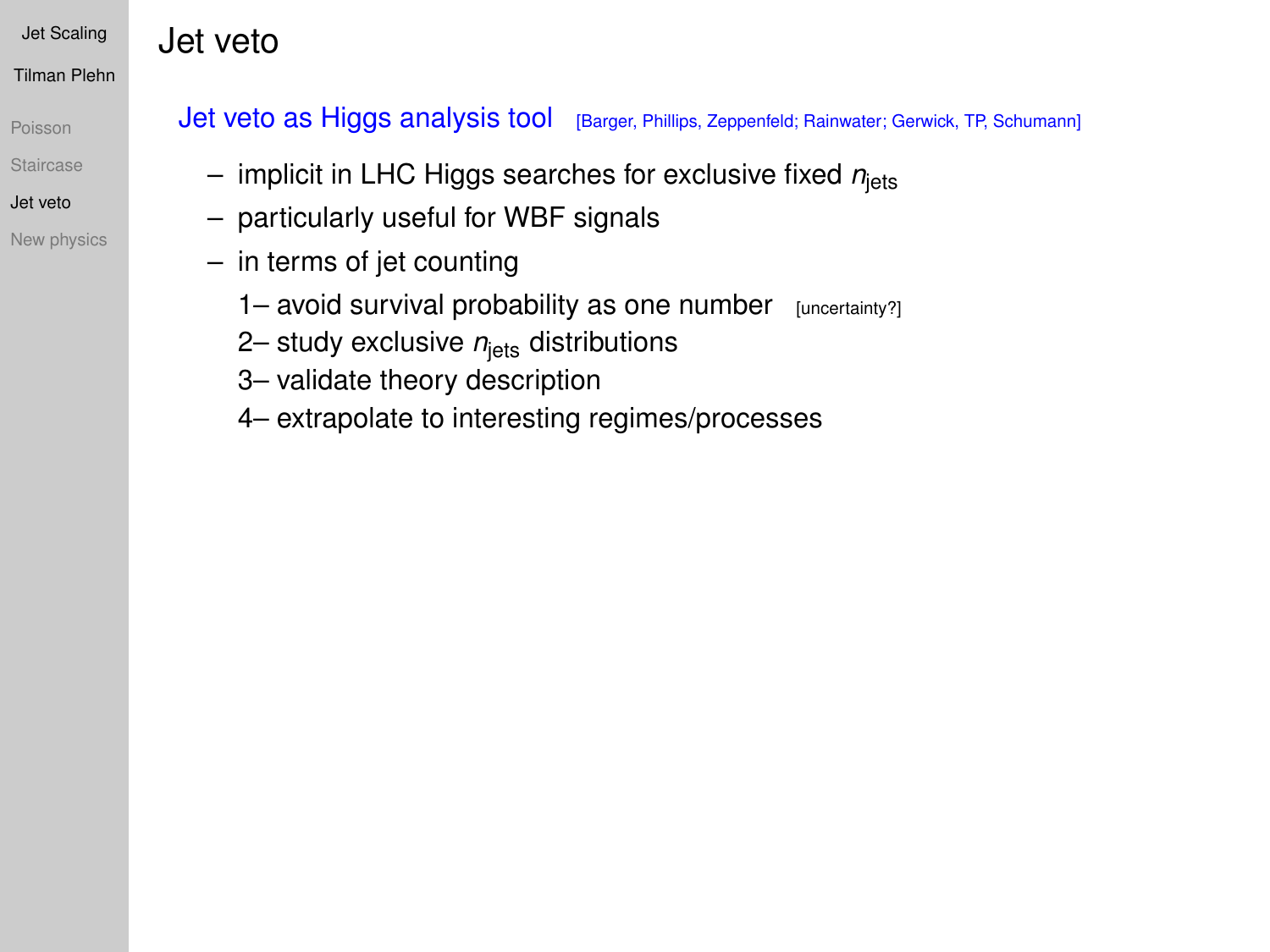Jet veto

[Poisson](#page-4-0)

- **[Staircase](#page-5-0)**
- [Jet veto](#page-11-0)
- [New physics](#page-17-0)

### Jet veto as Higgs analysis tool [Barger, Phillips, Zeppenfeld; Rainwater; Gerwick, TP, Schumann]

- $-$  implicit in LHC Higgs searches for exclusive fixed  $n_{\text{jets}}$
- particularly useful for WBF signals
- in terms of jet counting
	- 1– avoid survival probability as one number [uncertainty?]
	- 2– study exclusive  $n_{\text{lets}}$  distributions
	- 3– validate theory description
	- 4– extrapolate to interesting regimes/processes
- basic features
	- 1– staircase scaling for inclusive samples
	- 2– Poisson scaling for radiation processes

|                                                     | staircase scaling                        | Poisson scaling                                                                           |
|-----------------------------------------------------|------------------------------------------|-------------------------------------------------------------------------------------------|
| $\sigma$ n                                          | $\sigma_0$ $e^{-bn}$                     | $e^{-n}$ $\bar{n}$ <sup>n</sup><br>$\sigma_{\rm tot}$<br>n <sup>1</sup>                   |
| $R_{(n+1)/n}^{\text{excl}}$                         |                                          | ñ<br>$n + 1$                                                                              |
| $R_{(n+1)/n}^{\text{incl}}$                         | $e^{-b}$                                 | $\left(\frac{(n+1)e^{-\bar{n}}\bar{n}^{-(n+1)}}{\Gamma(n+1)-n\Gamma(n,\bar{n})}+1\right)$ |
| $\langle n_{\text{jets}} \rangle$ $P_{\text{veto}}$ |                                          | ñ                                                                                         |
|                                                     | $2 \cosh \overline{b-1}$<br>$1 - e^{-b}$ |                                                                                           |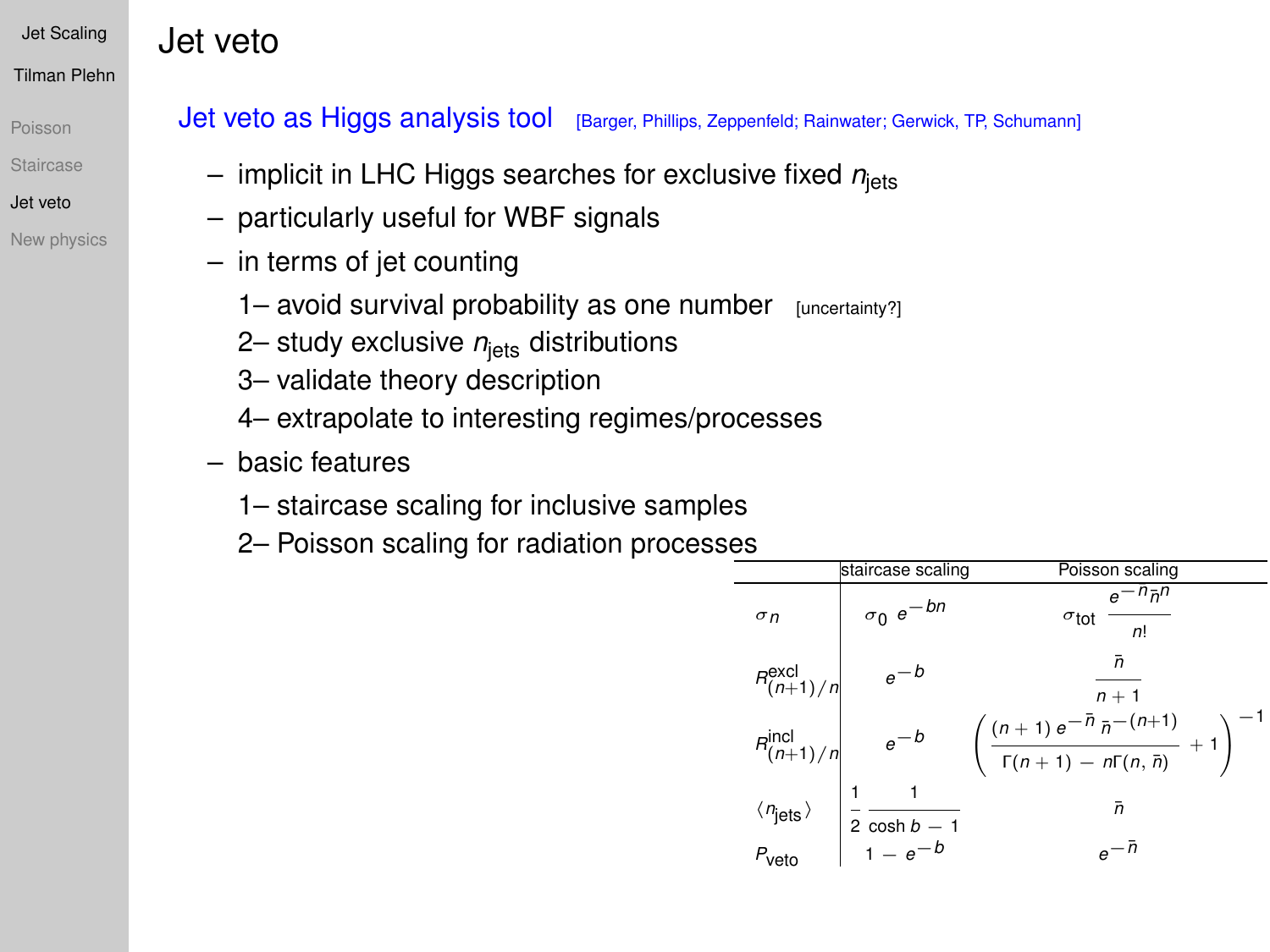#### [Poisson](#page-4-0)

#### **[Staircase](#page-5-0)**

#### [Jet veto](#page-11-0)

[New physics](#page-17-0)

# WBF Higgs production

### Example: WBF  $H \rightarrow \tau \tau$  [Gerwick, TP, Schumann]

- staircase scaling before WBF cuts [QCD and e-w processes]
- e-w *Zjj* production with too many structures

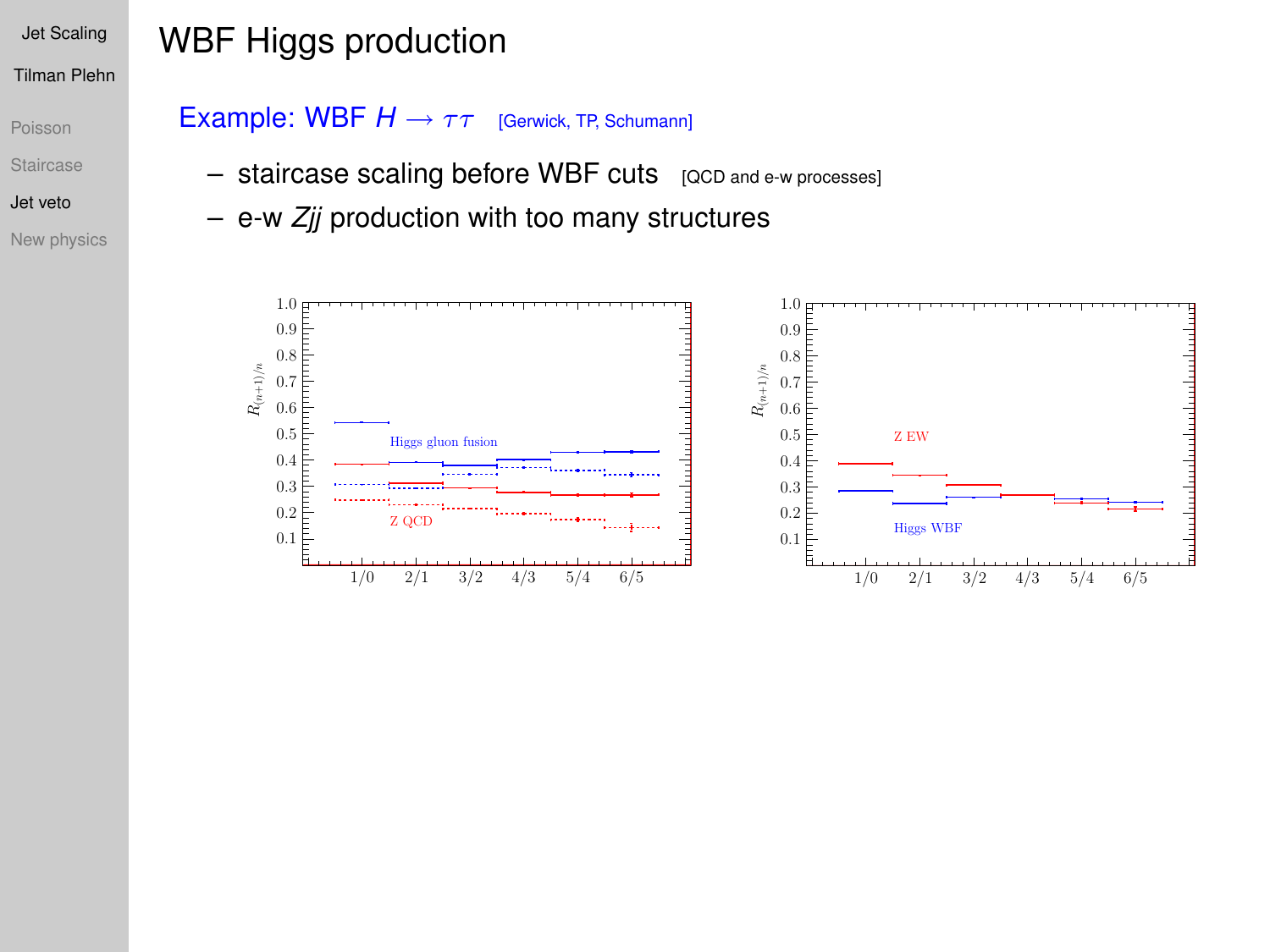[Poisson](#page-4-0)

- [Staircase](#page-5-0)
- [Jet veto](#page-11-0)
- [New physics](#page-17-0)

# WBF Higgs production

### Example: WBF *H* → ττ [Gerwick, TP, Schumann]

- staircase scaling before WBF cuts [QCD and e-w processes]
- e-w *Zjj* production with too many structures

## WBF cuts: two forward tagging jets

- count add'l jets to reduce backgrounds
	- $\rho_{\mathcal{T}}^{\text{veto}}>$  20 GeV  $\qquad \min y_{1,2} < y^{\text{veto}} < \max y_{1,2}$
- Poisson for QCD processes ['radiation' pattern]

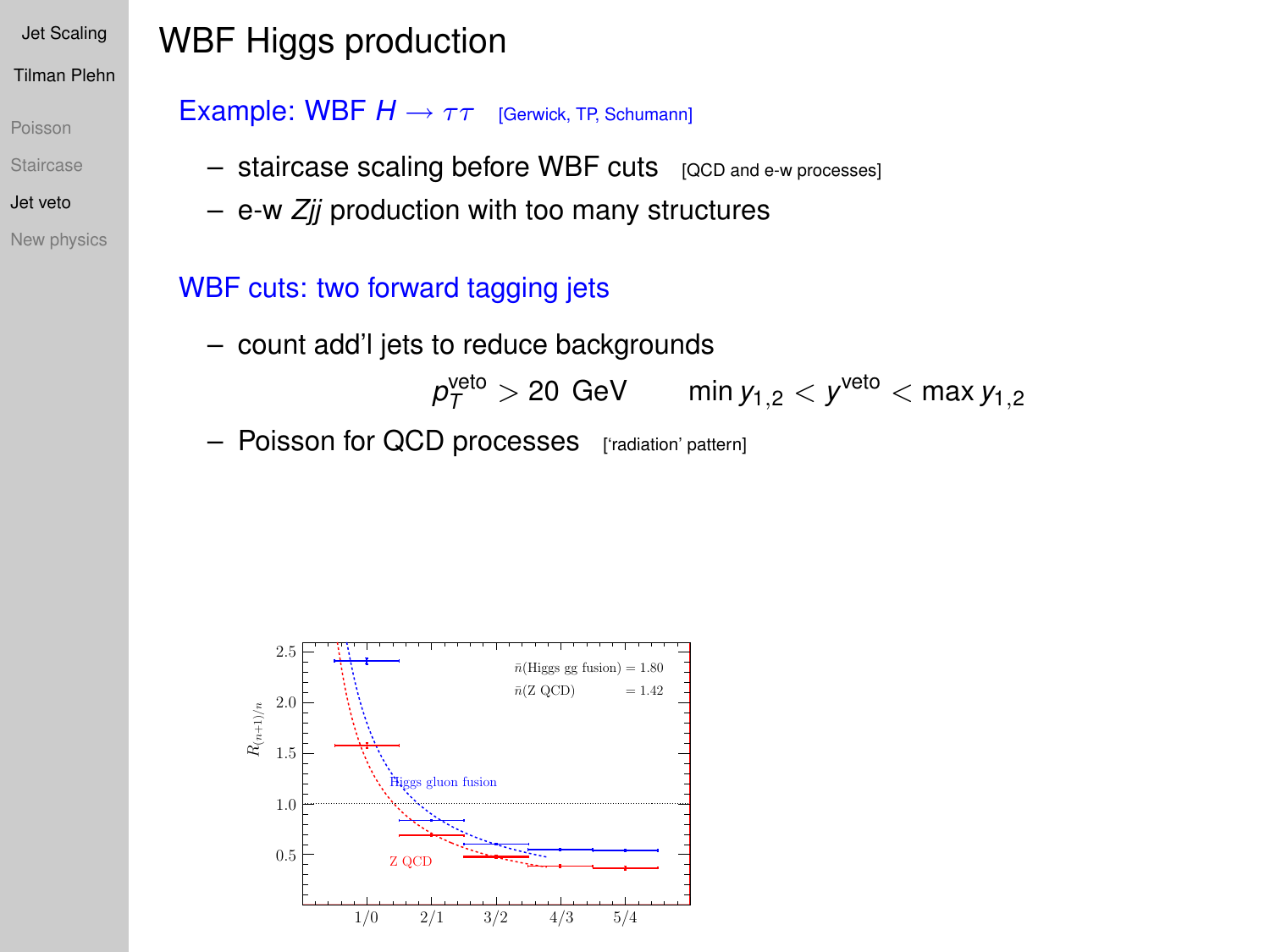[Poisson](#page-4-0)

#### [Staircase](#page-5-0)

- [Jet veto](#page-11-0)
- [New physics](#page-17-0)

# WBF Higgs production

### Example: WBF *H* → ττ [Gerwick, TP, Schumann]

- staircase scaling before WBF cuts [QCD and e-w processes]
- e-w *Zjj* production with too many structures

## WBF cuts: two forward tagging jets

– count add'l jets to reduce backgrounds

 $\rho_{\mathcal{T}}^{\text{veto}}>$  20 GeV  $\qquad \min y_{1,2} < y^{\text{veto}} < \max y_{1,2}$ 

- Poisson for QCD processes ['radiation' pattern]
- (fairly) staircase for e-w processes [generic]
- $n_{\text{lets}}$  distributions understood

 $\Rightarrow$  cut on  $n_{\text{lets}}$  fine

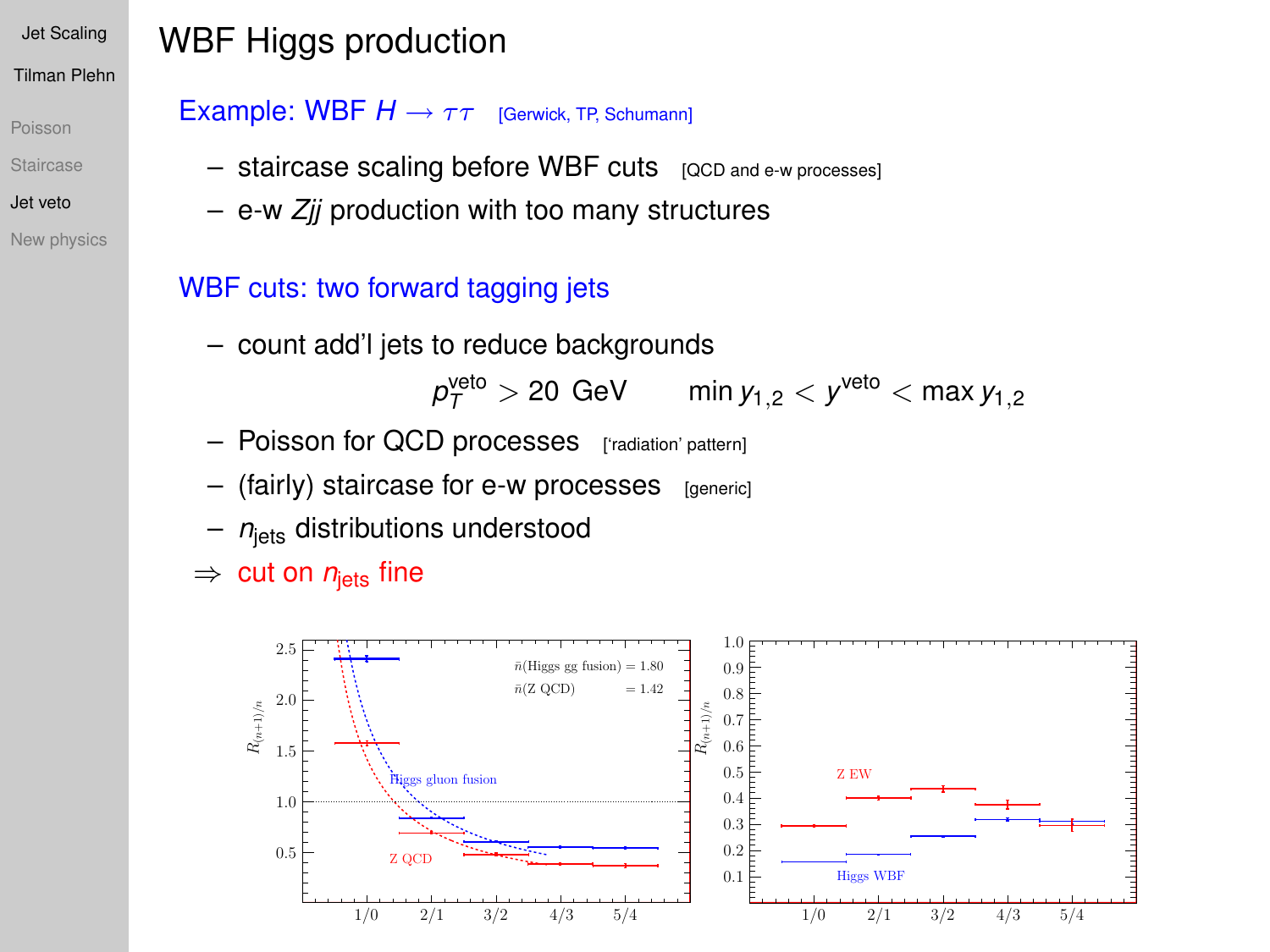[Poisson](#page-4-0) [Staircase](#page-5-0)

[Jet veto](#page-11-0)

<span id="page-17-0"></span>[New physics](#page-17-0)

## New physics

### Effective mass [Englert, TP, Schichtel, Schumann]

- signal: measure for heavy masses
- $-$  backgrounds:  $m_{\text{eff}} \sim \langle p_T \rangle \times n_{\text{jets}}$

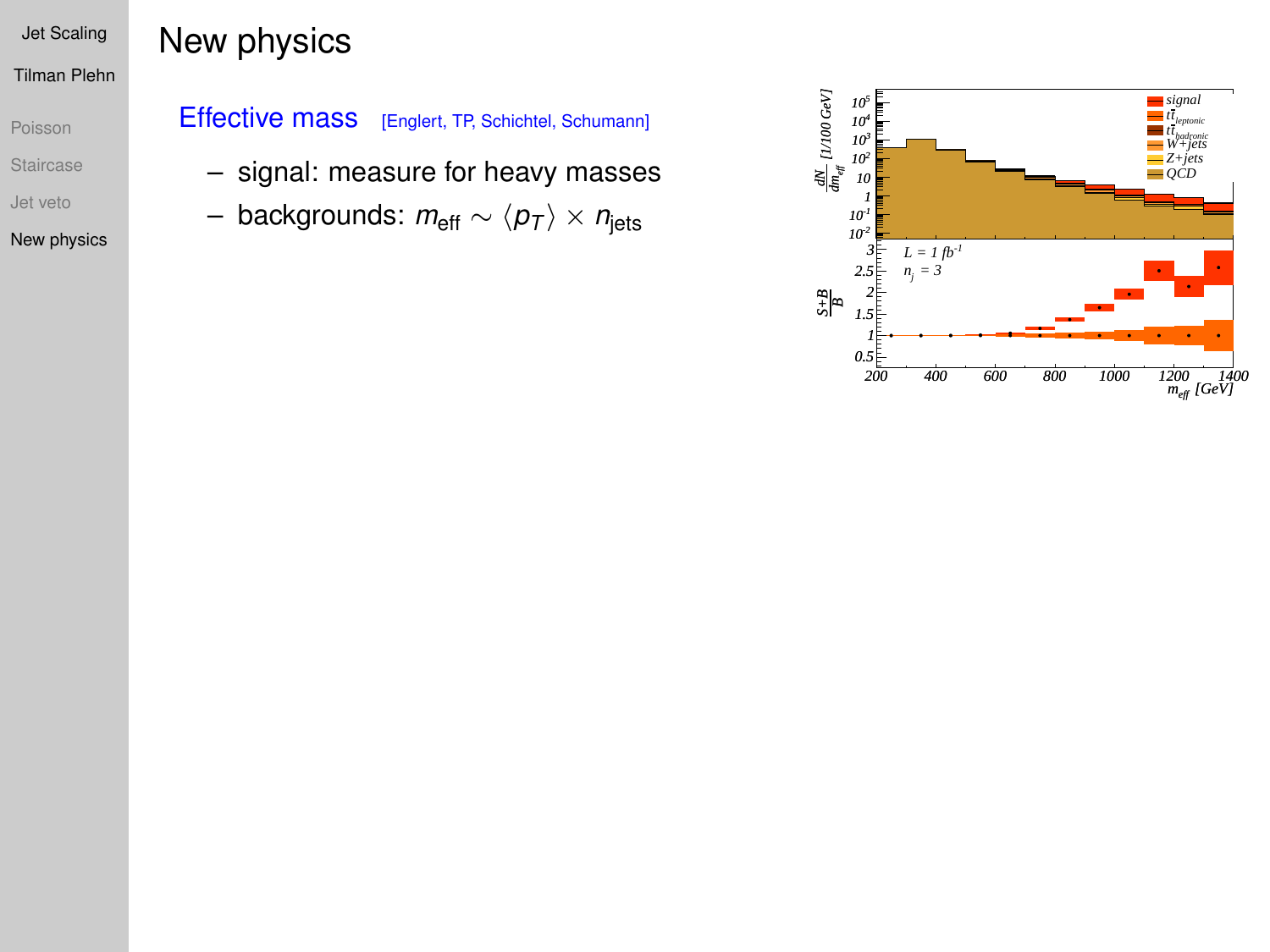[Poisson](#page-4-0) [Staircase](#page-5-0) [Jet veto](#page-11-0)

[New physics](#page-17-0)

## New physics

### Effective mass [Englert, TP, Schichtel, Schumann]

- signal: measure for heavy masses
- $−$  backgrounds:  $m_{\text{eff}} \sim \langle p_{\text{T}} \rangle \times n_{\text{jets}}$



### Mass vs color charge

- 1– effective mass for BSM masses
- 2- jet counting for BSM color charge [no octet decay to gluon]
- $\Rightarrow$  analysis in exclusive 2D likelihood